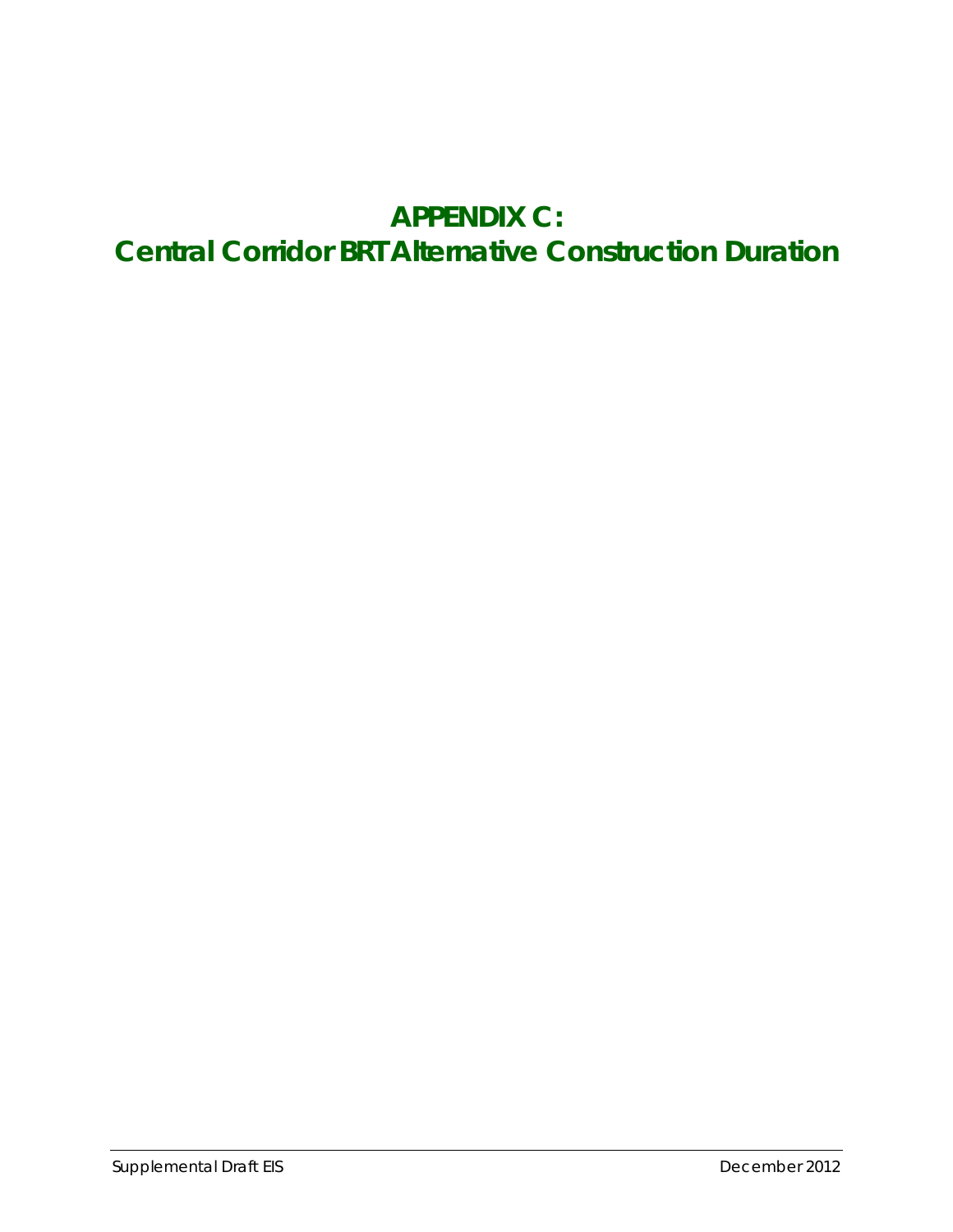SRF No. 0127829 006F



## **MEMORANDUM**

- TO: Kathryn O'Brien Environmental Services Manager
- FROM: James Gersema, PE

DATE: October 23, 2012

## SUBJECT: CENTRAL CORRIDOR BRT ALTERNATIVE CONSTRUCTION DURATION

The Central Corridor Bus Rapid Transit (BRT) alternative is proposed to contain sections of dedicated guideway operation and sections of mixed traffic operation. It is assumed that both types of BRT section would require full reconstruction of the corridor to provide improved pavement strength and rideability, pedestrian facilities, and reconstructed utilities. In addition, the BRT alternative assumes that transit stations would be constructed with the same amenities as the Light Rail Transit (LRT) alternative, and that there would be similar bridge replacement and/or rehabilitation along the corridor with the exception that a new bridge over I-35W would not be needed, and that modification to the existing LRT bridge over I-35W would not be needed.

The overall construction timeline of the BRT alternative can reasonably be expected to be shorter in duration than the LRT alternative; however, the duration of the civil work activities and station construction is expected to be slightly longer. The difference in civil work activities is the result of the differing alignment alternatives through downtown Minneapolis. The LRT alternative is able to utilize the Hiawatha LRT track and stations, while the BRT alternative would be routed on 4th Street in mixed traffic. This alternate alignment adds more than an additional mile of corridor pavement rehabilitation, pedestrian facility upgrades, and station construction.

The construction timeline for the LRT alternative includes additional time dedicated to construction and testing of the train communication and power systems and the construction of the operations and maintenance facility; these are activities that would not be needed for the BRT alternative, thus, reducing the overall duration of BRT construction.

JDG/gjd

cc: Beth Bartz, SRF Mona Elabbady, SRF

*H:\Projects\7829\\_Correspondence\Memorandums\Memo.docx*